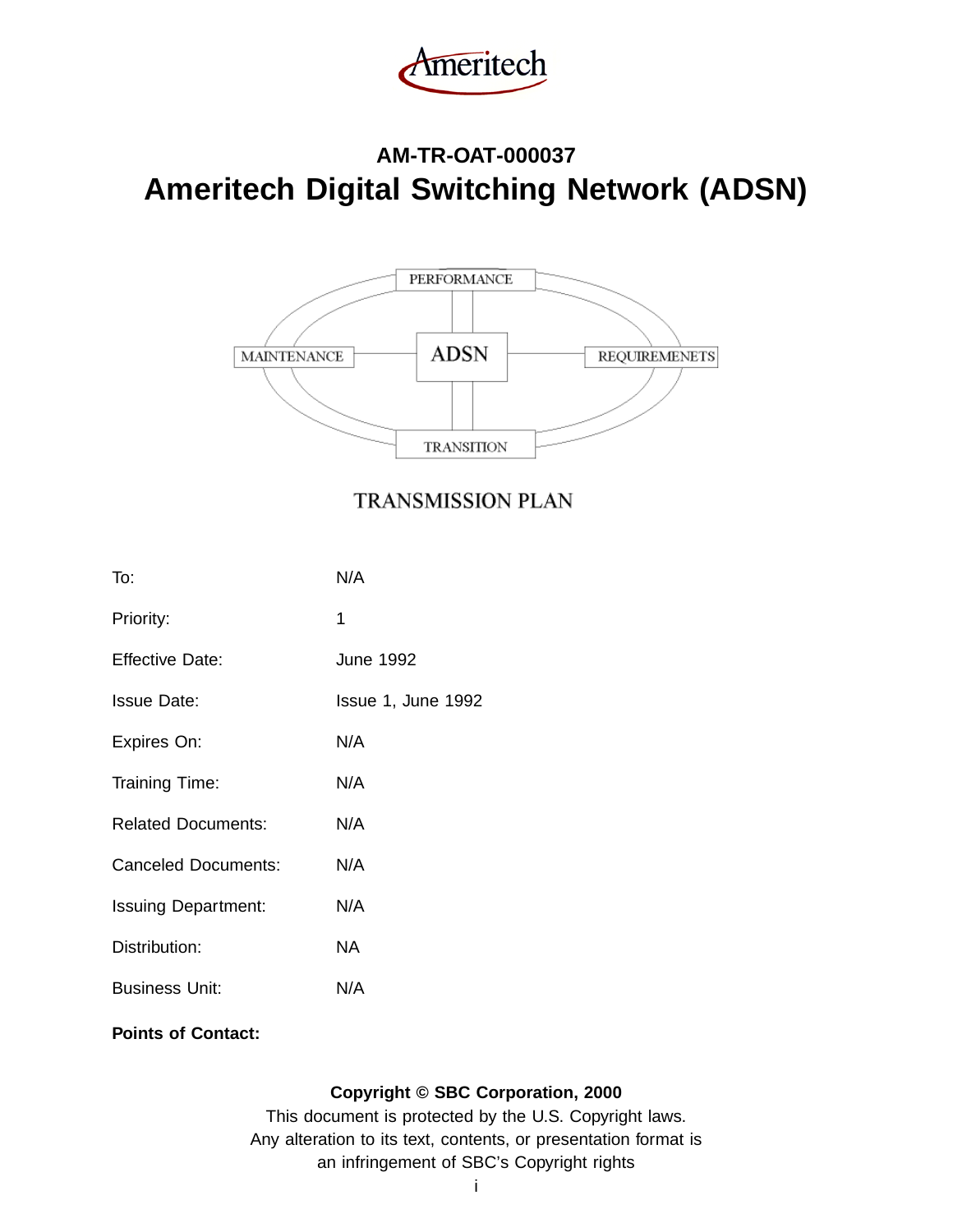N/A

## **Author(s):**

N/A

## **Copyright © SBC Service, Inc. 2000**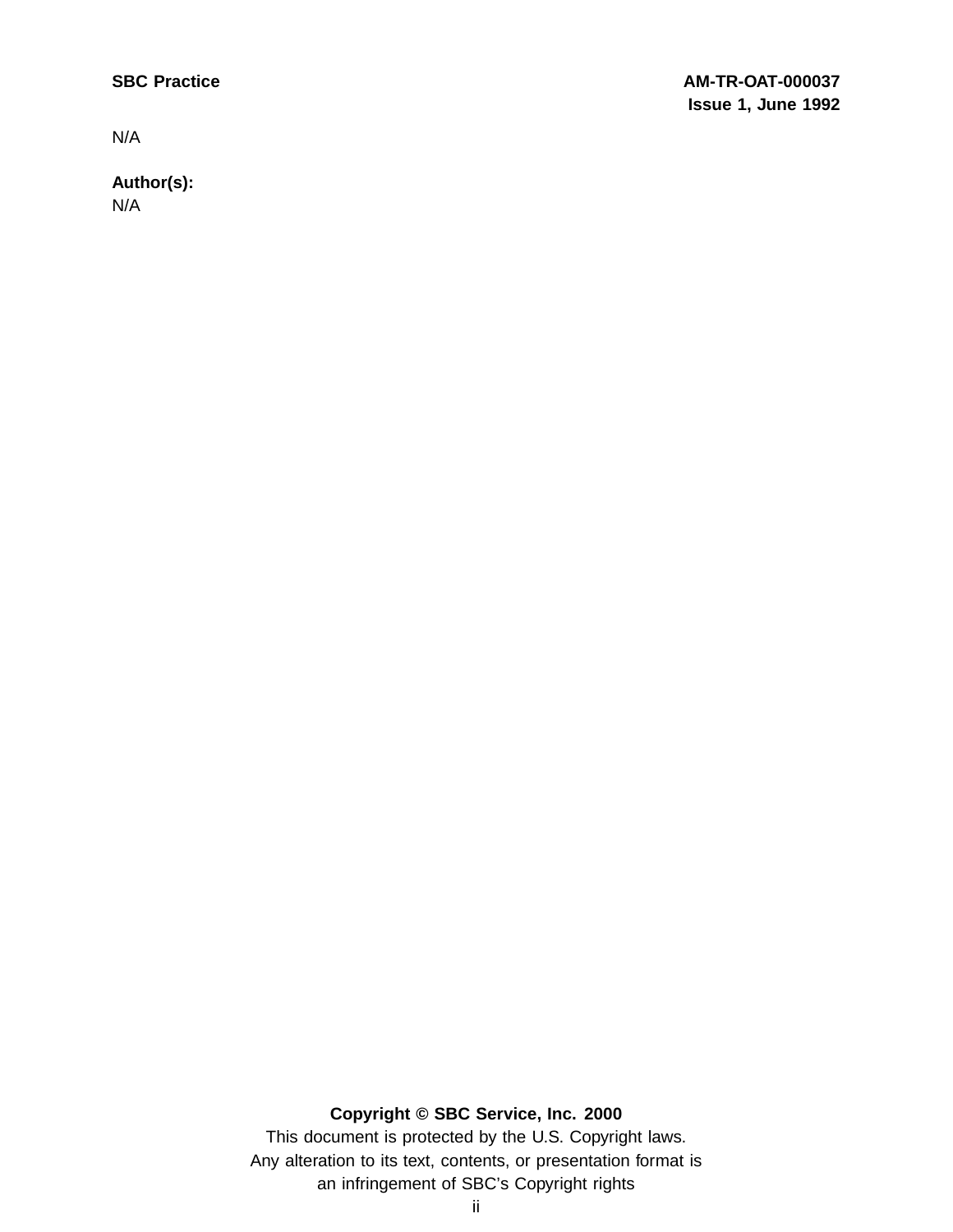#### **Table of Contents**

| 1. | <b>GENERAL</b>                  |                                                       |                 |
|----|---------------------------------|-------------------------------------------------------|-----------------|
|    | 1.1.                            | Purpose of Technical Report                           | 3               |
|    | 1.2.                            | Background of Via Net Loss (VNL) Loss Plan            | 3               |
|    | 1.3.                            | <b>ADSN Transmission Plan</b>                         | 3               |
|    | 1.4.                            | Intent of Plan                                        | 3               |
|    | 1.5.                            | <b>Exceptions to Plan</b>                             | 3               |
|    | 1.6.                            | <b>Benefits of ADSN</b>                               | $\overline{4}$  |
| 2. | TRUNK CONVERSION TO ADSN DESIGN |                                                       | 4               |
|    | 2.1.                            | General                                               | 4               |
|    | 2.2.                            | New Digital CO Cutovers                               | 5               |
|    |                                 | 2.2.1. Trunk Groups                                   | 5               |
|    | 2.3.                            | Existing Digital CO - Digital-to-Digital Trunk Groups | 5               |
|    |                                 | 2.3.1.<br><b>Existing Trunk Groups</b>                | 5               |
|    |                                 | 2.3.2. Additions to Existing Trunk Groups             | 5               |
|    | 2.4.                            | Existing Digital COs - Digital-to-Analog Trunk Groups | 5               |
|    | 2.5.                            | Analog CO Trunk Groups                                | 5               |
|    | 2.6.                            | <b>ADSN Application for Physical Facilities</b>       | $6\phantom{1}6$ |
| 3. |                                 | <b>SPECIFICATIONS</b>                                 | 6               |
|    | 3.1.                            | General                                               | $6\phantom{1}6$ |
|    | 3.2.                            | Trunk Prototype Design                                | 7               |
|    | 3.3.                            | <b>Design Requirements Illustrations</b>              | 7               |
| 4. | <b>GLOSSARY</b>                 |                                                       |                 |

## **Copyright © SBC Service, Inc. 2000**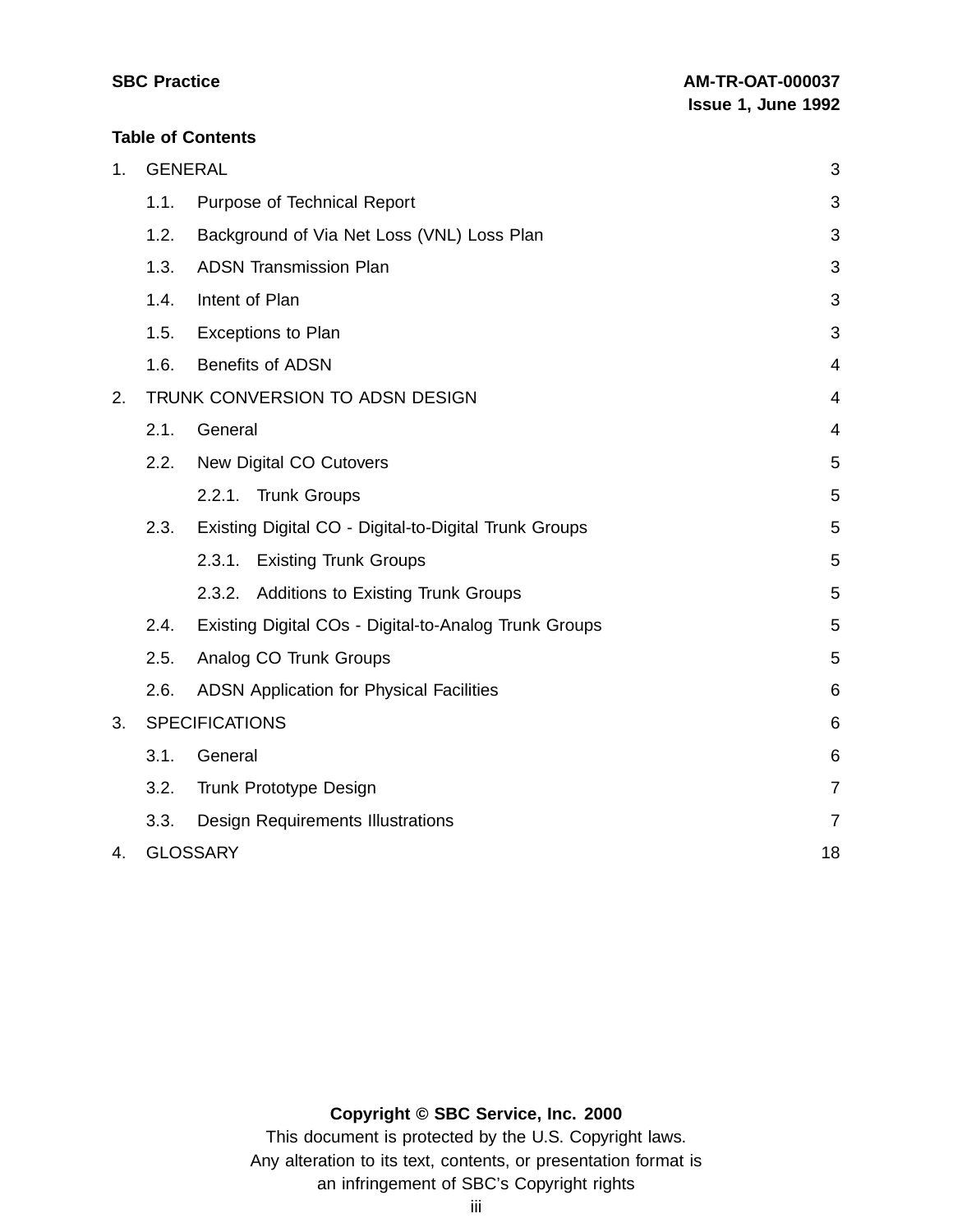## **Copyright © SBC Service, Inc. 2000**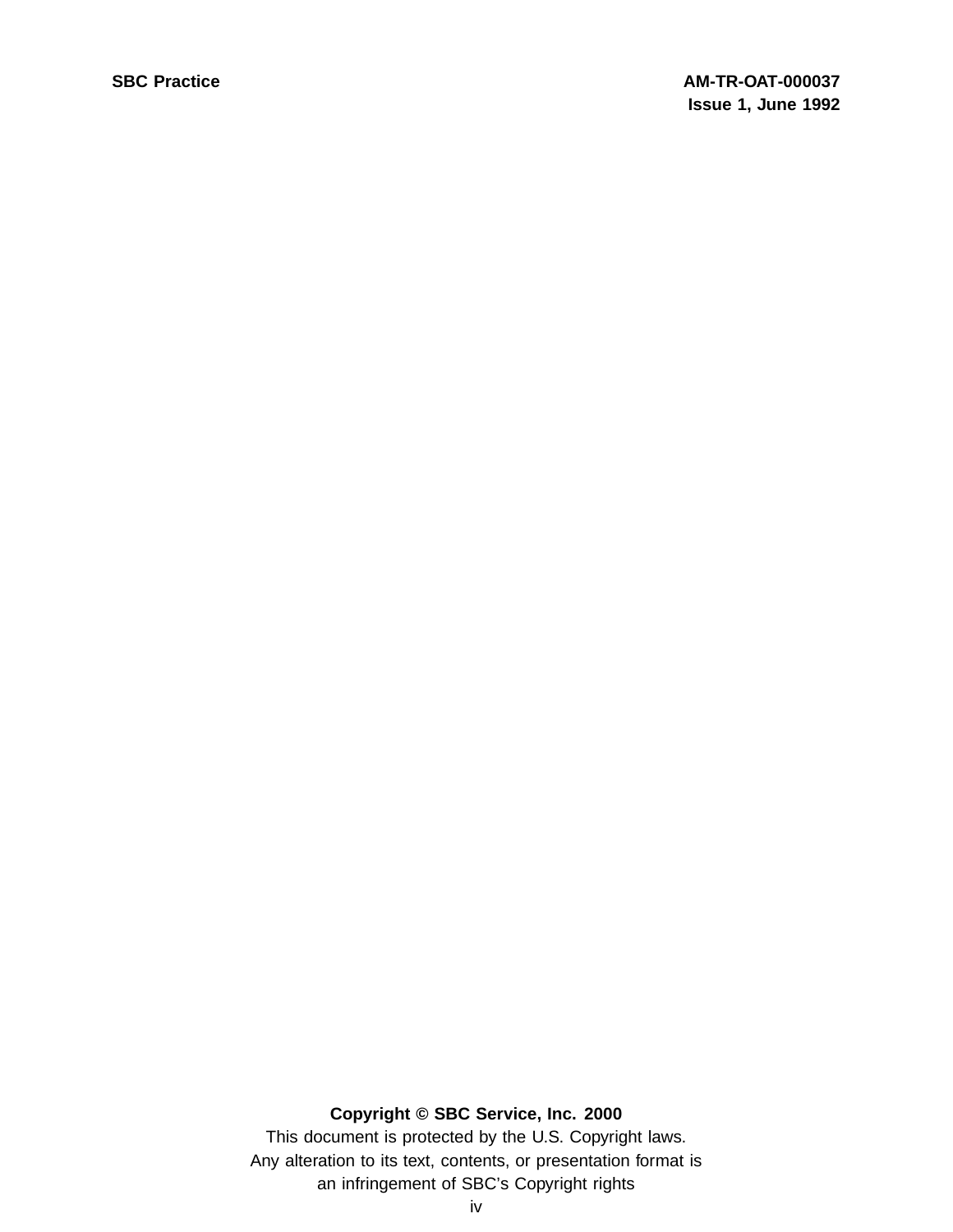#### **TECHNICAL REFERENCE NOTICE**

Ameritech reserves the right to revise this document for any reason, including but not limited to, conformity with standards promulgated by various agencies, utilization of advances in the state of the technical arts, or the reflection of changes in the design of any equipment, techniques or procedures described or referred to herein.

**AMERITECH MAKES NO REPRESENTATION OR WARRANTY, EXPRESS OR IMPLIED, WITH RESPECT TO THE SUFFICIENCY, ACCURACY, OR UTILITY OF ANY INFORMATION OR OPINION CONTAINED HEREIN. AMERITECH EXPRESSLY ADVISES THAT ANY USE OF OR RELIANCE UPON THIS TECHNICAL REFERENCE IS AT THE RISK OF THE USER AND THAT AMERITECH SHALL NOT BE LIABLE FOR ANY DAMAGE OR INJURY IN-CURRED BY ANY PERSON ARISING OUT OF THE SUFFICIENCY, ACCURACY, OR UTILITY OF ANY INFORMATION OR OPINION CONTAINED HEREIN.**

This document is not to be construed as a suggestion to any manufacturer to modify or change any of its products, nor does this document represent any commitment by Ameritech or any Ameritech Operating Company (AOC) to purchase any product, whether or not it provides the described characteristics.

Ameritech does not recommend products, and nothing contained herein is intended as a recommendation of any product to anyone.

Nothing contained herein shall be construed as conferring by implication, estoppel, or otherwise any license or right under any patent, whether or not the use of any information herein necessarily employs an invention of any existing or later issued patent.

Ameritech reserves the right not to offer any or all of these services and to withdraw any or all of them at any future time.

Document may be ordered from Ameritech by contacting the Document Order Center at (847) 248-4324.

#### **FOREWORD**

The ADSN (Ameritech Digital Switched Network) transmission plan provides for the transition from networks that are analog to networks that are digital.

The ADSN plan has as its genesis Bellcore coordinated Regional Digital Switched Network Transmission Plan SR-NPL-000833, which was presented to ECSA (Exchange Carrier Standards Association) - sponsored by the ANSI (American National Standards Institute) -

**Copyright © SBC Service, Inc. 2000**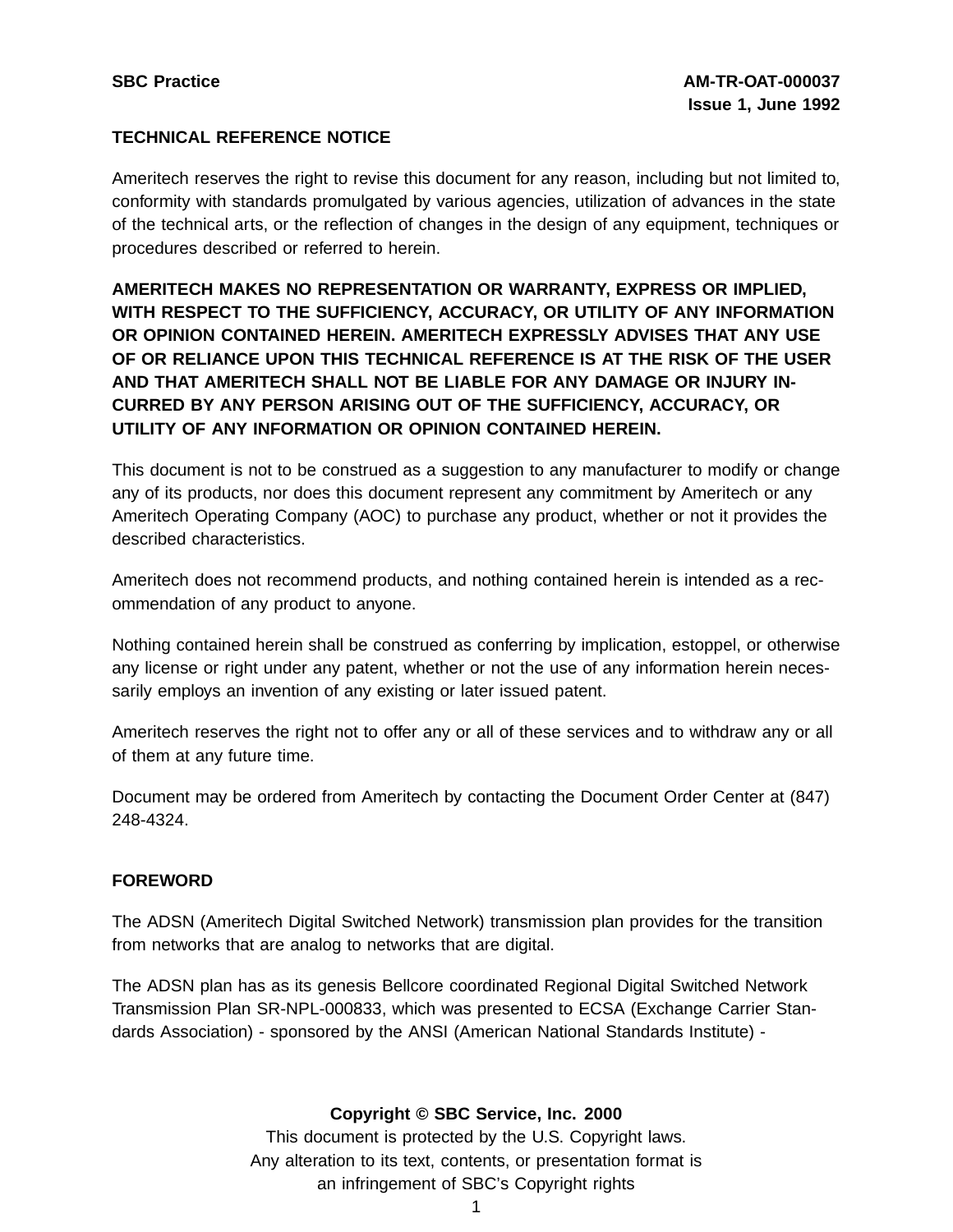accredited T1 committee. The plan also provides for future interworking between ISDN (Integrated Service Digital Network) and non-ISDN portions of the network.

#### **Copyright © SBC Service, Inc. 2000**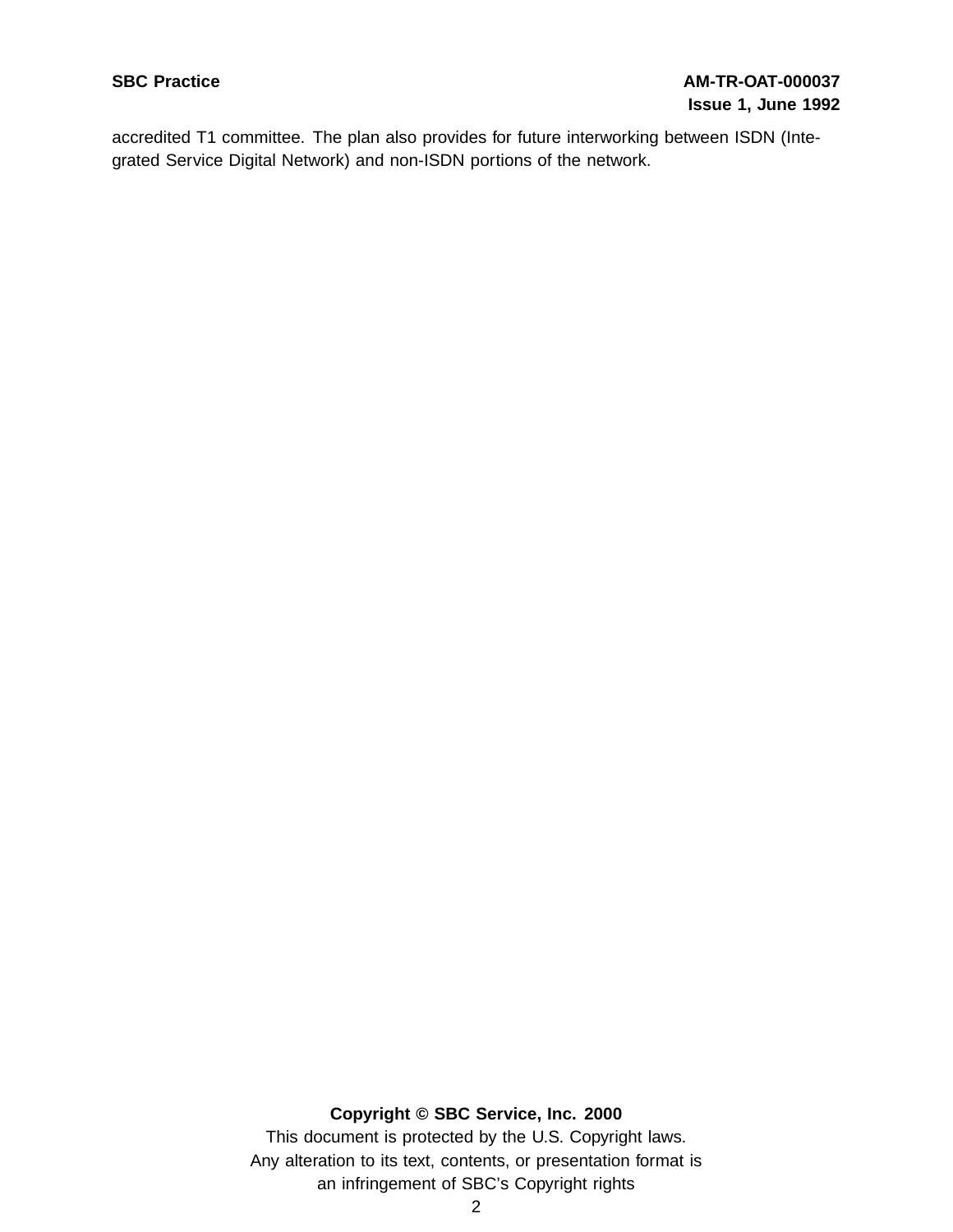#### **1. GENERAL**

#### **1.1. Purpose of Technical Report**

The ADSN (Ameritech Digital Switching Network) Transmission Plan provides design objectives and requirements for an all-digital switching network. It is compatible with existing VNL (Via Net Loss) and FL (Fixed Loss) Plans and is designed to eventually replace them.

#### **1.2. Background of Via Net Loss (VNL) Loss Plan**

In the analog switching environment, the VNL trunk design concept worked well. VNL trunk designs were based on loss, noise, echo, balance and grade of service principles. Each trunk was assigned a loss value which was usually in proportion to circuit length (mileage).

#### **1.3. ADSN Transmission Plan**

The increasing use of digital facilities and switches has created the need for new standards in interoffice trunk design. The ADSN Transmission Plan has been developed to replace the VNL Plan in the digital network.

#### **1.4. Intent of Plan**

The plan distributes losses from each individual trunk to the final decode point (digital-to-analog Conversion Point) of an overall connection. A fixed loss value of 6 dB for long distance has already been universally accepted. See Figures 1 and 2.

### **1.5. Exceptions to Plan**

The Plan will ultimately enable all digital connections to be a -6 dB overall level. However, until an all-digital network is established, there are six exceptions to the plan:

- End Office Trunks to and from <sup>a</sup> local analog tandem switch must remain at <sup>a</sup> <sup>3</sup> dB connection loss.
- Toll originating and toll completing trunks to an analog toll switch must also remain at a 3 dB loss as they were in pre-divestiture VNL (toll originating and toll completing are VNL terms).
- Trunk groups to Independent Telephone Companies should be designed to ADSN requirements unless otherwise requested by the Independent Telephone Company. The trunk group will then be designed using ADSN requirements at the Ameritech Operating Company end of the trunk group and use the requirements

### **Copyright © SBC Service, Inc. 2000**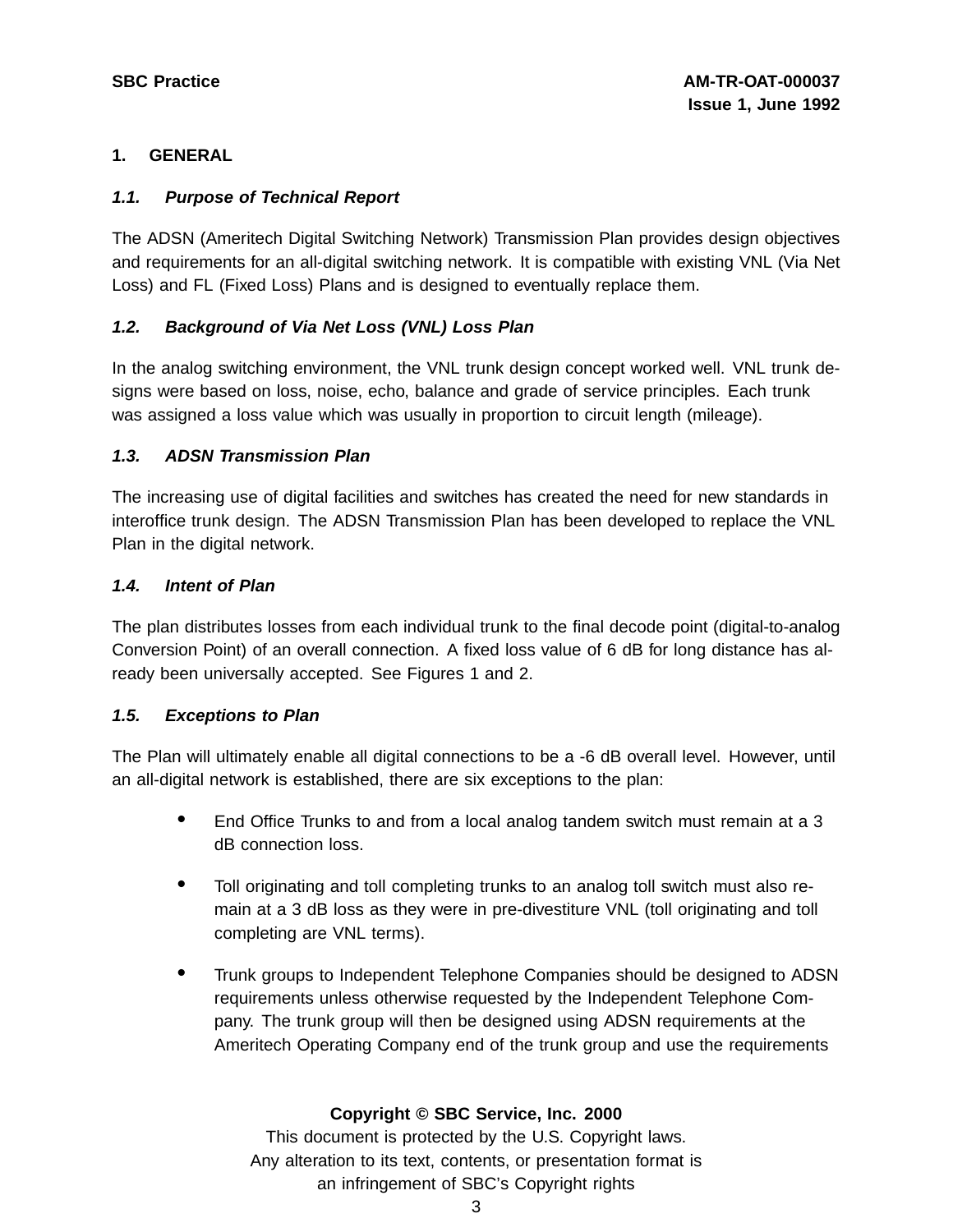supplied by the Independent Telephone Company at their end of the trunk group. The resulting trunk group may have asynchronous loss levels.

- Intra-Office Analog Line to Analog Line connection will remain at <sup>0</sup> dB loss.
- Connections via Digital Loop Carrier (DLC) may have additional loss.
- NXX Code Sharing and Co-located Analog/Digital Switches.
- DMS-10 offices (not capable of providing 6dB loss)

#### **1.6. Benefits of ADSN**

Utilize the ADSN Design on ALL TRUNKS for the following reasons:

- Test pads are not required except for toll trunks at an analog tandem.
- Simplicity of design saves time in Circuit Provisioning and in Network Operations.
- Bit Integrity is maintained.
- Digital Reference Signal (DRS) is used throughout the Network.
- If ADSN has been implemented, then design changes are not required when End Offices are converted to digital.
- There will be no contrast in level between local and toll (tandem routed) calls because all interoffice calls will have a loss of 6.0 dB.

#### **2. TRUNK CONVERSION TO ADSN DESIGN**

#### **2.1. General**

General Conversion of trunks to ADSN 6.0 dB loss design should be accomplished on a trunkgroup by trunk-group basis using the following priority:

- New Digital Central Offices (CO) cutovers.
- Existing Digital CO trunk groups, digital to digital.
- Additions to Digital CO trunk groups, digital to digital.
- Existing Digital CO trunk groups, digital to analog.
- Additions to Digital CO trunk groups, digital to analog.

#### **Copyright © SBC Service, Inc. 2000**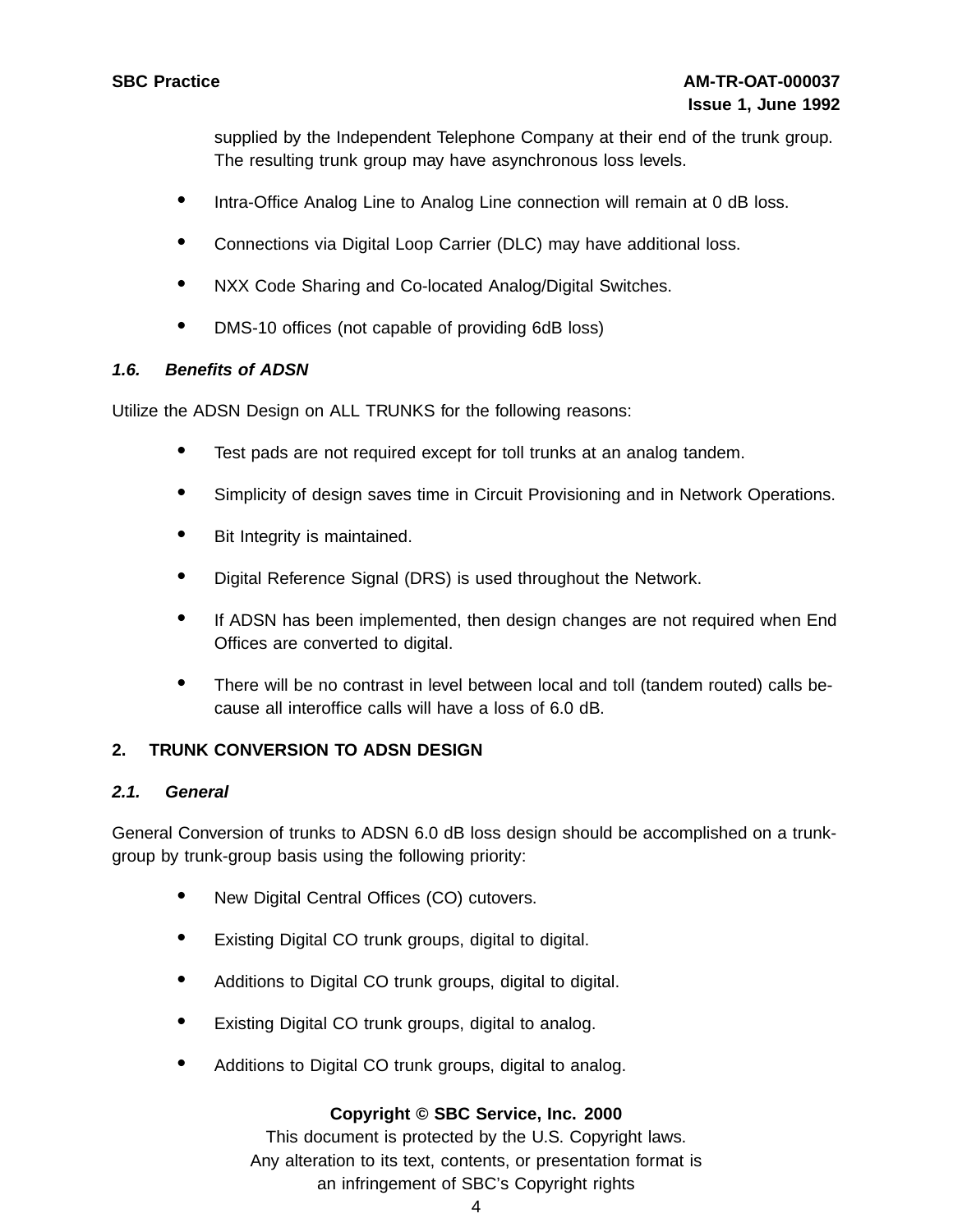- Additions to Digital CO trunk groups, analog to analog.
- Existing Analog CO trunk groups, analog to analog.

#### **2.2. New Digital CO Cutovers**

New Digital CO Cutovers will be designed and cutover to ADSN specifications immediate implementation of this plan will eliminate trunk redesign for these offices.

#### 2.2.1. Trunk Groups

Trunk groups to Independent telephone companies should be designed to ADSN requirements unless otherwise requested by the independent telephone company.

#### **2.3. Existing Digital CO - Digital-to-Digital Trunk Groups**

#### 2.3.1. Existing Trunk Groups

Existing trunk groups will be redesigned to ADSN specifications by the Circuit Provisioning Center (CPC) and issued under a separate Circuit Layout Order (CLO).

#### 2.3.2. Additions to Existing Trunk Groups

Trunk additions to existing groups will be designed to ADSN specifications, and when these additions are made, the existing trunks in these groups will also be uniformly updated.

#### **2.4. Existing Digital COs - Digital-to-Analog Trunk Groups**

Redesign of all remaining trunks in and out of existing digital central offices should be considered next. These trunk groups should be redesigned by CPC, and translation change orders should be prepared and issued. No physical work should be performed until CLO and Translation documents are received by Central Office Maintenance. This activity is required for all digital switch trunks groups not previously designed to the ADSN Plan. The Central Office Maintenance field personnel must be advised that the physical translations change should not be made until the Circuit Layout Records are issued to provide the corresponding transmission level. Changes should be made on one trunk group at a time. The changes must also be coordinated with all affected COs.

#### **2.5. Analog CO Trunk Groups**

The number of analog COs is declining rapidly. For this reason, redesigning trunks to ADSN specifications in the analog COs will be given the lowest priority. These trunk groups will be analyzed and redesigned only after existing digital Central Office trunk groups have been changed

#### **Copyright © SBC Service, Inc. 2000**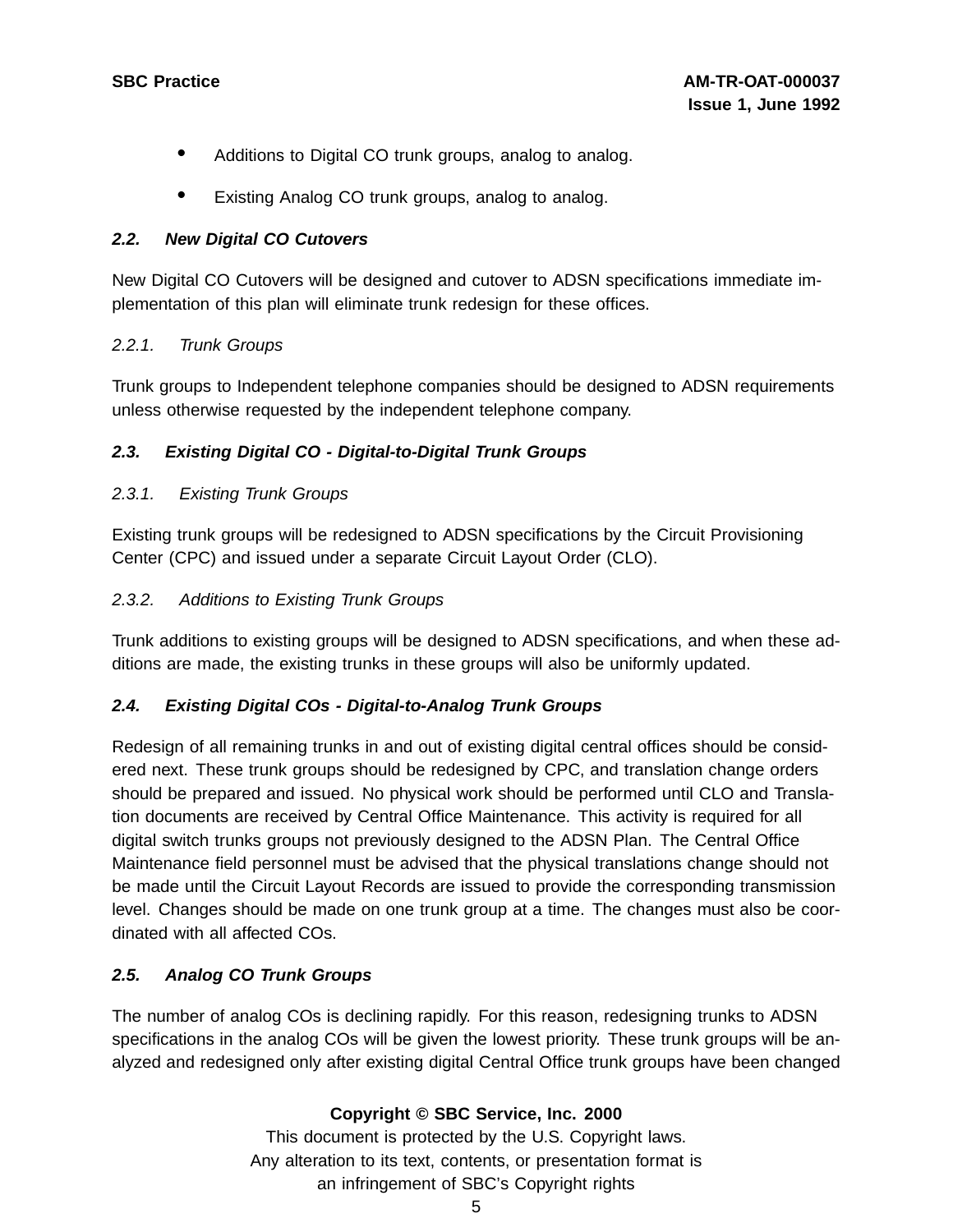to ADSN. The rate at which CPC redesigns these trunk groups will be governed by COMs ability to complete the changes in the field.

#### **2.6. ADSN Application for Physical Facilities**

Trunk groups working on physical (Direct Copper) facilities should also be designed to ADSN specifications. However, when the loss of the physical facility (without gain) and trunk circuit is less than 6 dB, the actual loss becomes the Estimated Measured Loss (EML).

#### **3. SPECIFICATIONS**

#### **3.1. General**

The following provides recommendations and specifications for implementation of the ADSN Design Plan:

- Trunks will be designed to exhibit <sup>a</sup> fixed loss of <sup>6</sup> dB end to end. The exceptions are listed in Paragraph 1.5.
- Intra-Office Analog Line to Analog Line connections will remain at 0 dB level. Intra-Office Digital Line (e.g., ISDN or equivalent facility) to Analog Line connection should be at -6dB level (Capacity may vary by switch vendor).
- Trunks are assumed to be switched through Digital Tandem Switches with digital integrity.
- In Combined Intra-LATA (Local Access and Transport Area) Tandem/End Office/ Switches, calls will terminate in the End Office (line side) of the terminating switch.
- No test pad testing is required at digital offices.
- When measuring trunk loss at a digital switch test position, the measuring device is treated as a line.
- Translations in End Office switches will be set to provide the recommended trunkto-line loss and line-to-line loss.
- EML (expected Measured Loss) losses are test values, not talk connection values.
- Digital Reference Signal (DRS) will be used throughout the network. See Figure 3.

#### **Copyright © SBC Service, Inc. 2000**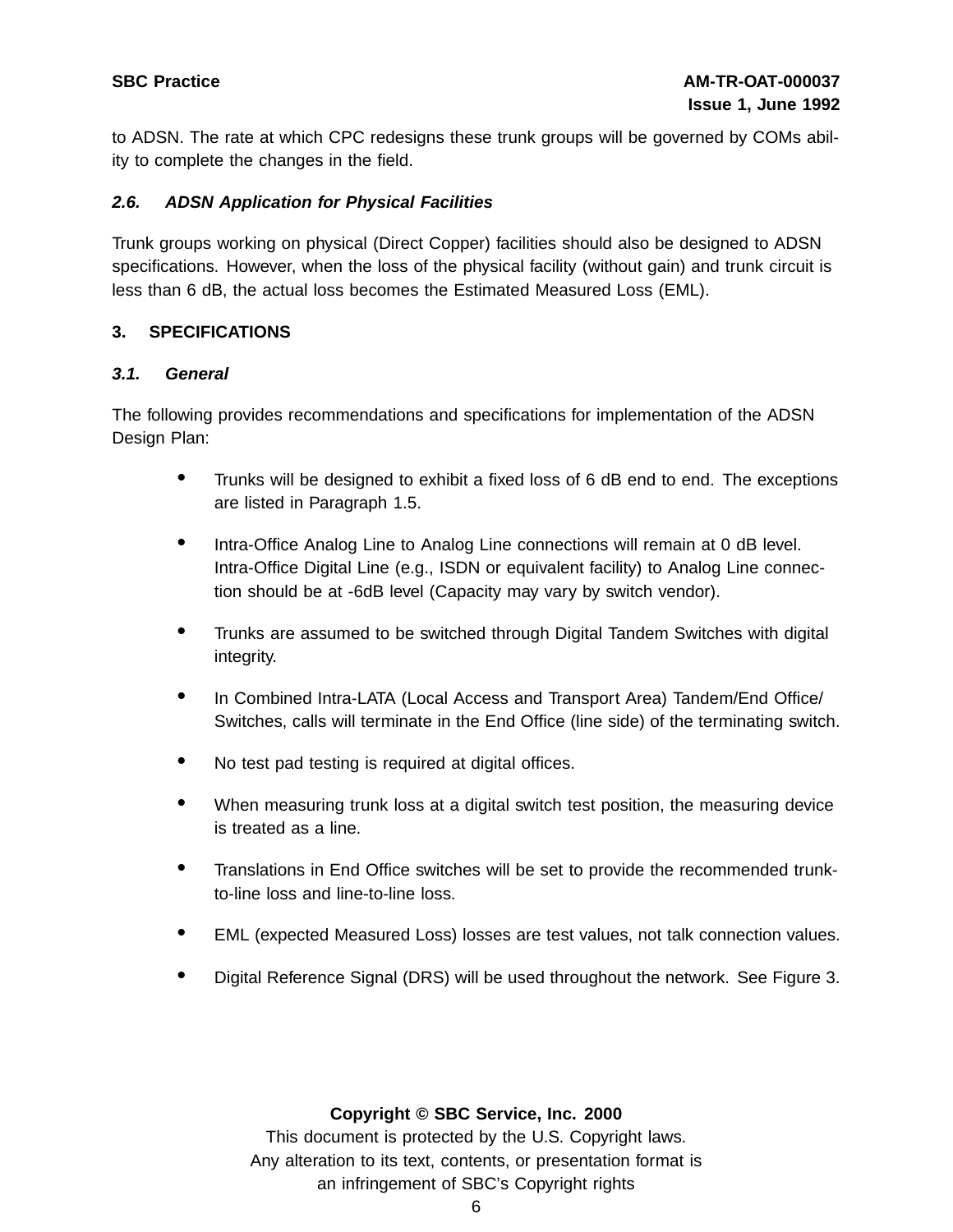#### **3.2. Trunk Prototype Design**

Existing TIRKS (Trunk Inventory Record-Keeping System) prototype designs are still valid because they only show equipment arrangements and do not show transmission levels. The ADSN Plan effects change in transmission levels only, and does not require changes in the prototype design.

#### **3.3. Design Requirements Illustrations**

The Figures referenced below depict the recommended designs and requirements for the various types of trunk configurations:

- Figure <sup>1</sup> Fixed Loss Implementation Design
- Figure <sup>2</sup> Transmission Loss Implementation Design
- Figure <sup>3</sup> Digital Reference Signal (DRS)
- Figure <sup>4</sup> Digital Intra-Office Connection Loss
- Figure <sup>5</sup> Tandem Connect Trunks
- Figure 6 Inter-Tandem Trunks
- Figure <sup>7</sup> Inter-End Office Trunks
- Figure <sup>8</sup> interexchange Carrier Access Tandem Trunks
- Figure <sup>9</sup> Interexchange Carrier End Office Trunks
- Figure <sup>10</sup> Analog End Office to Digital Office colocated Switches (NXX Code Sharing)
- Figure <sup>11</sup> Trunk Schematics Legend

#### **Copyright © SBC Service, Inc. 2000**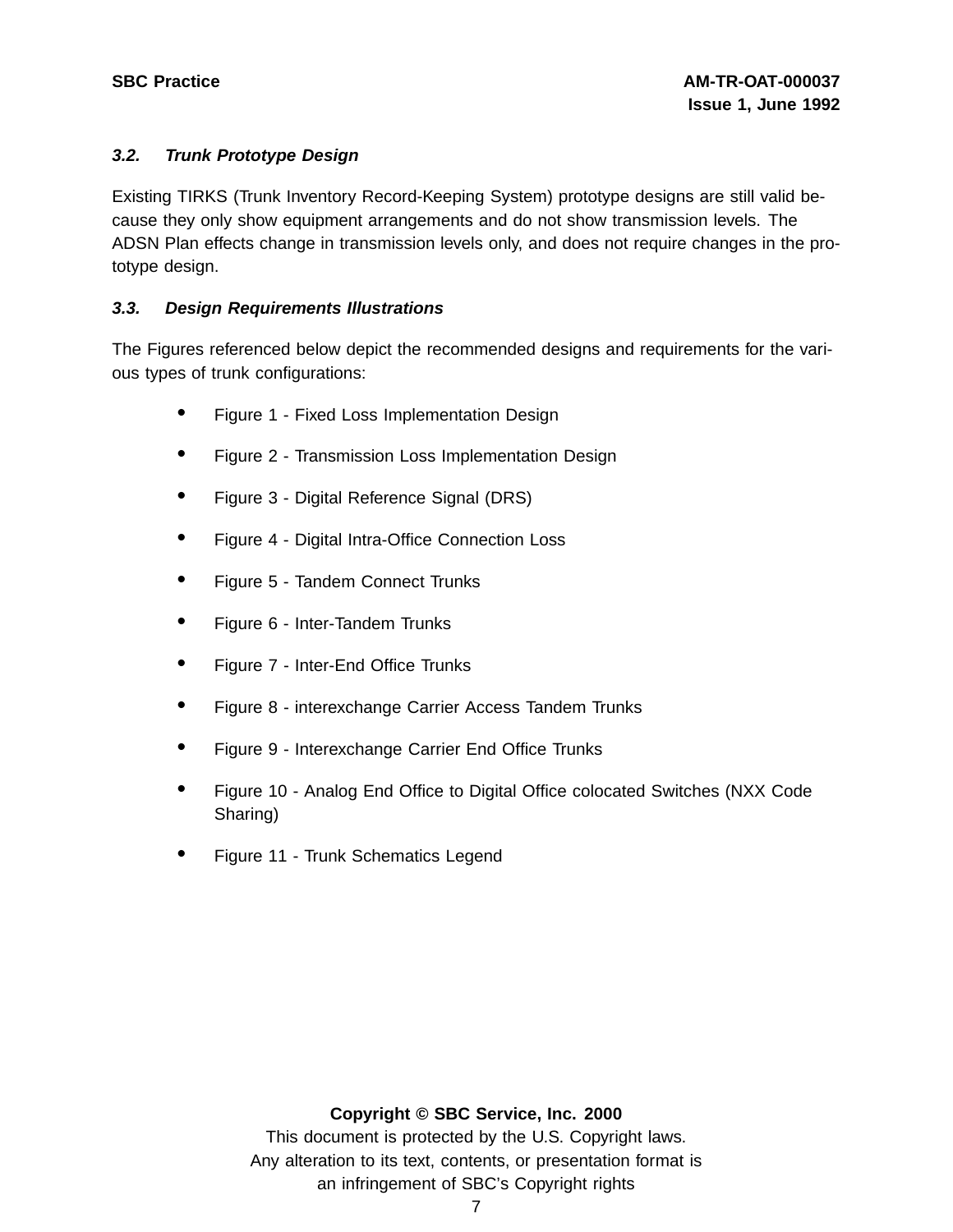

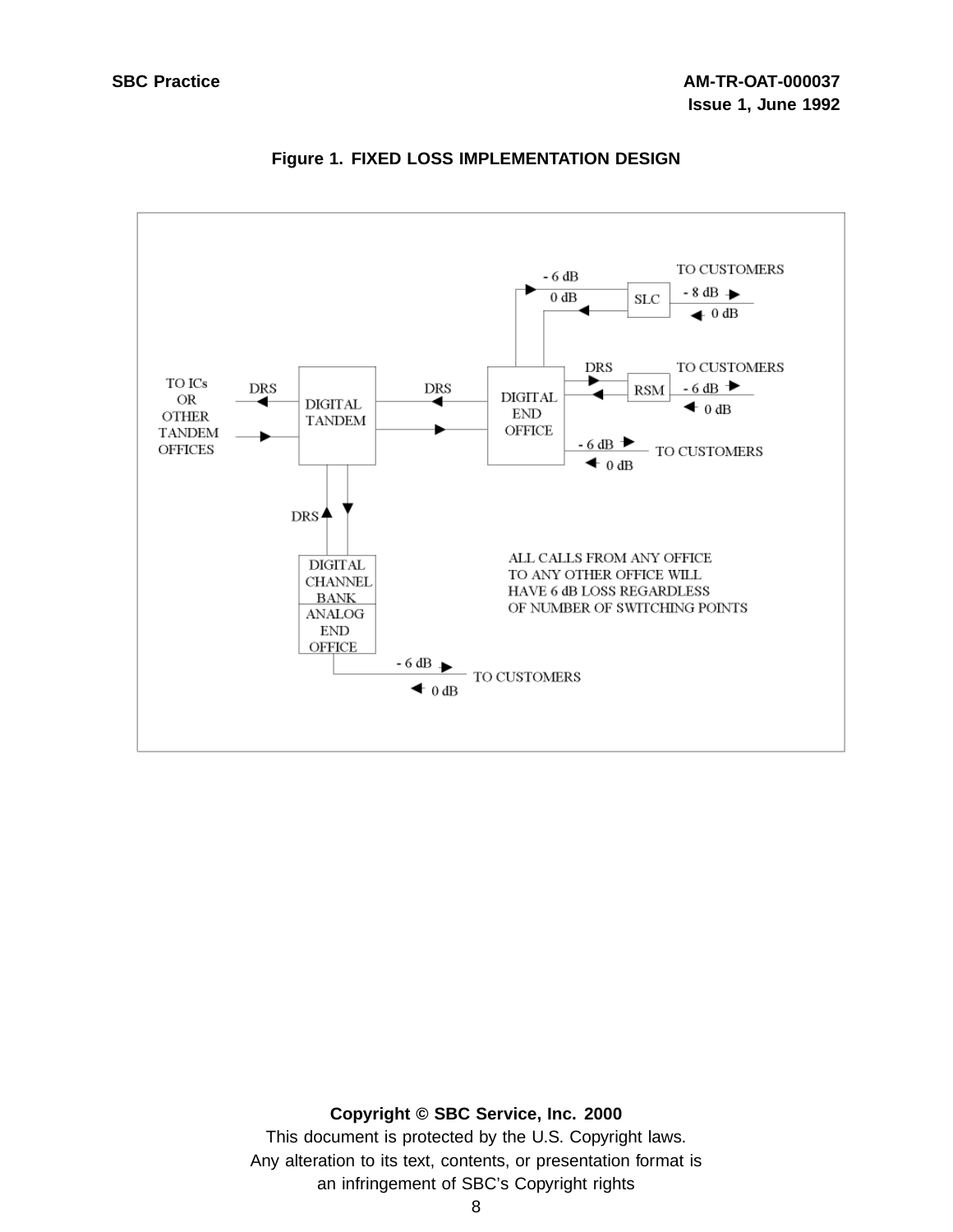

#### **Figure 2. TRANSMISSION LOSS IMPLEMENTATION DESIGN**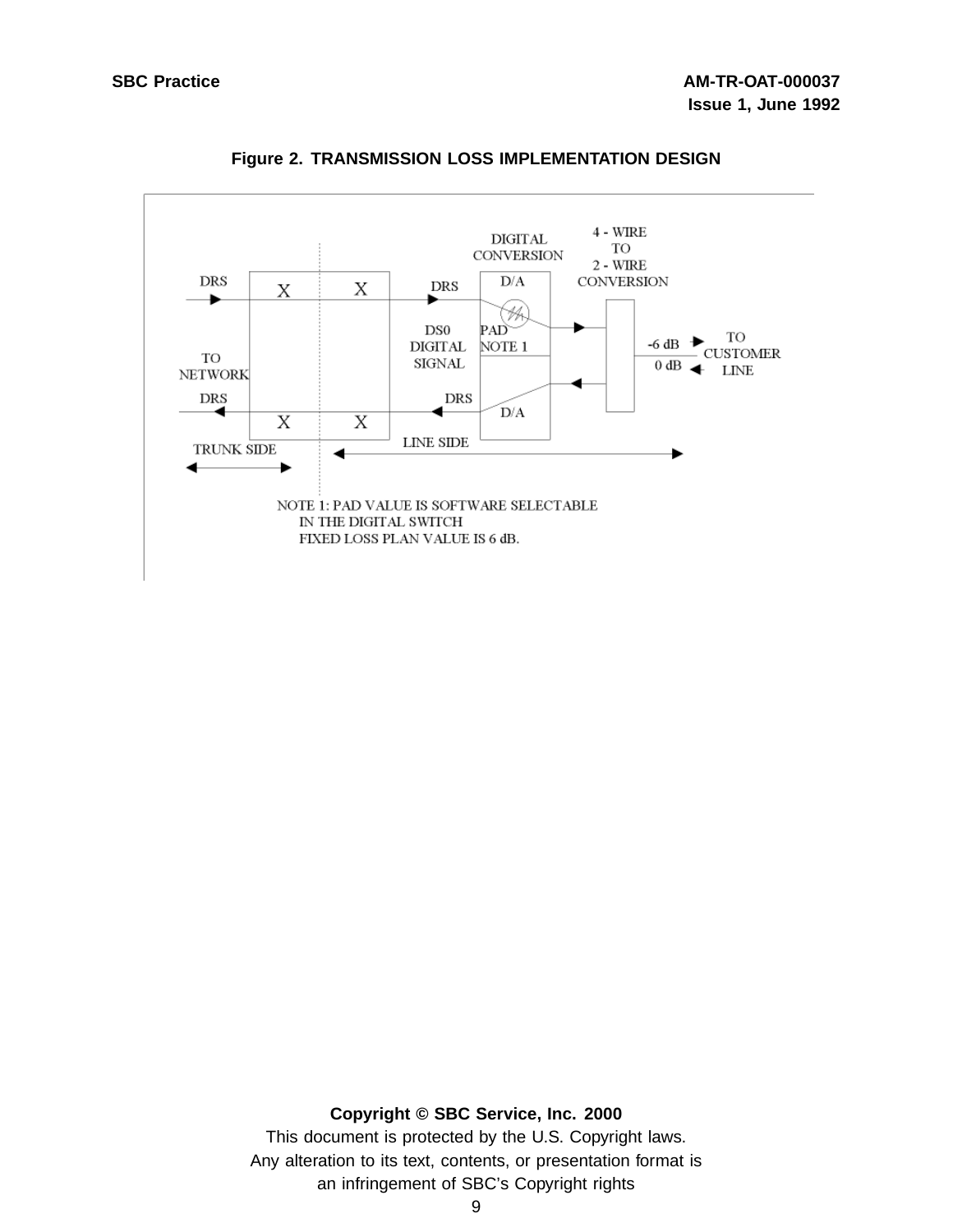## **Figure 3. DIGITAL REFERENCE SIGNAL (DRS)**

| DRS                                                                                  |
|--------------------------------------------------------------------------------------|
| <b>DIGITAL REFERENCE SIGNAL</b>                                                      |
| STANDARD DIGITAL TEST SIGNAL                                                         |
| 8kHz SAMPLE                                                                          |
| 8-BIT WORD                                                                           |
| $\mu$ 255 LAW A/D CONVERSION                                                         |
| DIGITAL BIT STREAM REPRESENTATIONOF A<br>1004 Hz ANALOG SIGNAL WITH 1 Mw OF POWER    |
| WHEN THIS SIGNAL IS DECODED FROM DIGITAL<br>TO ANALOG, IT PROVIDES THE EQUIVALENT OF |
| AN ANALOG 1004 Hz SIGNAL AT<br>AH LIWATT                                             |

**Copyright © SBC Service, Inc. 2000**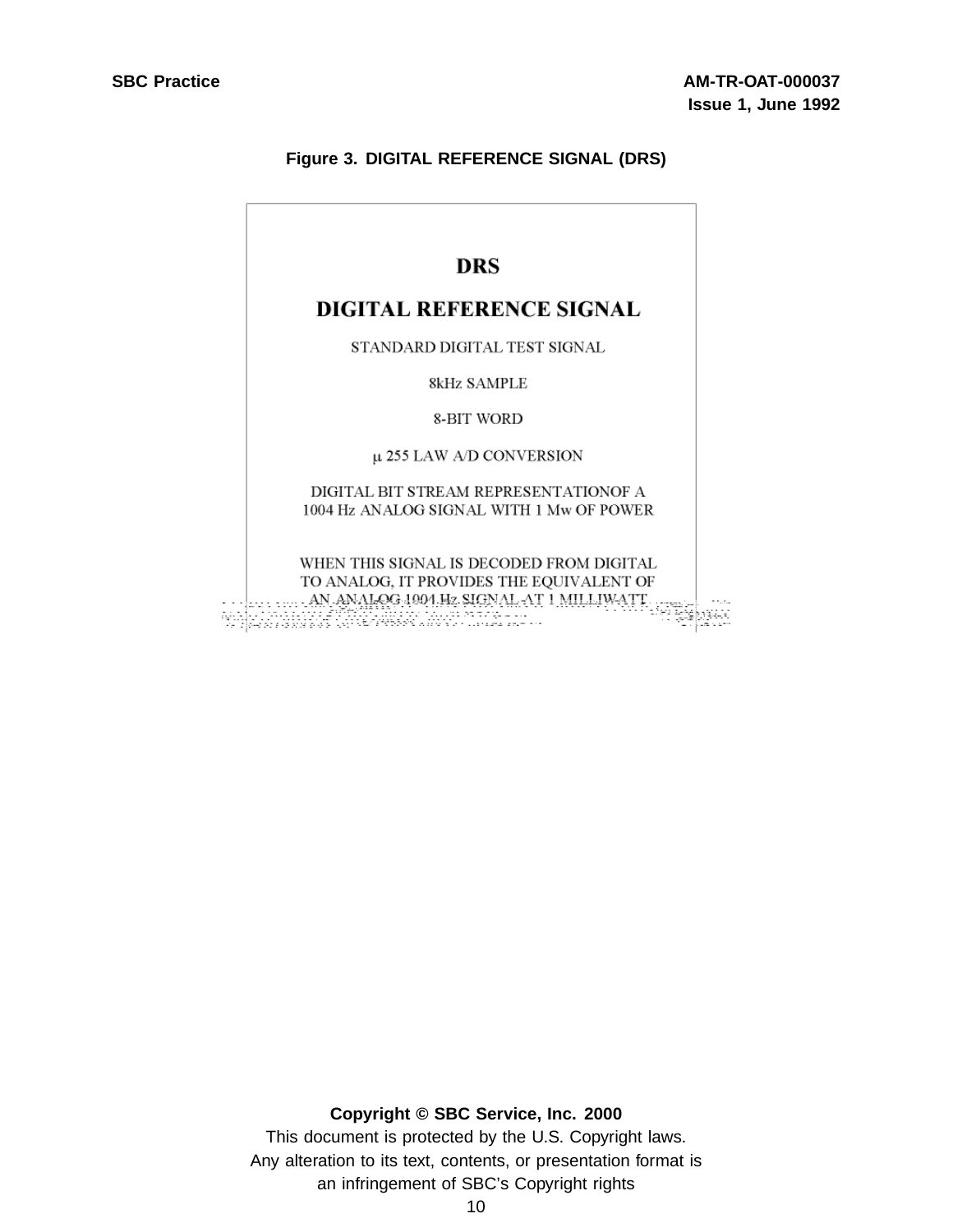

#### **Figure 4. DIGITAL INTRA-OFFICE CONNECTION LOSS**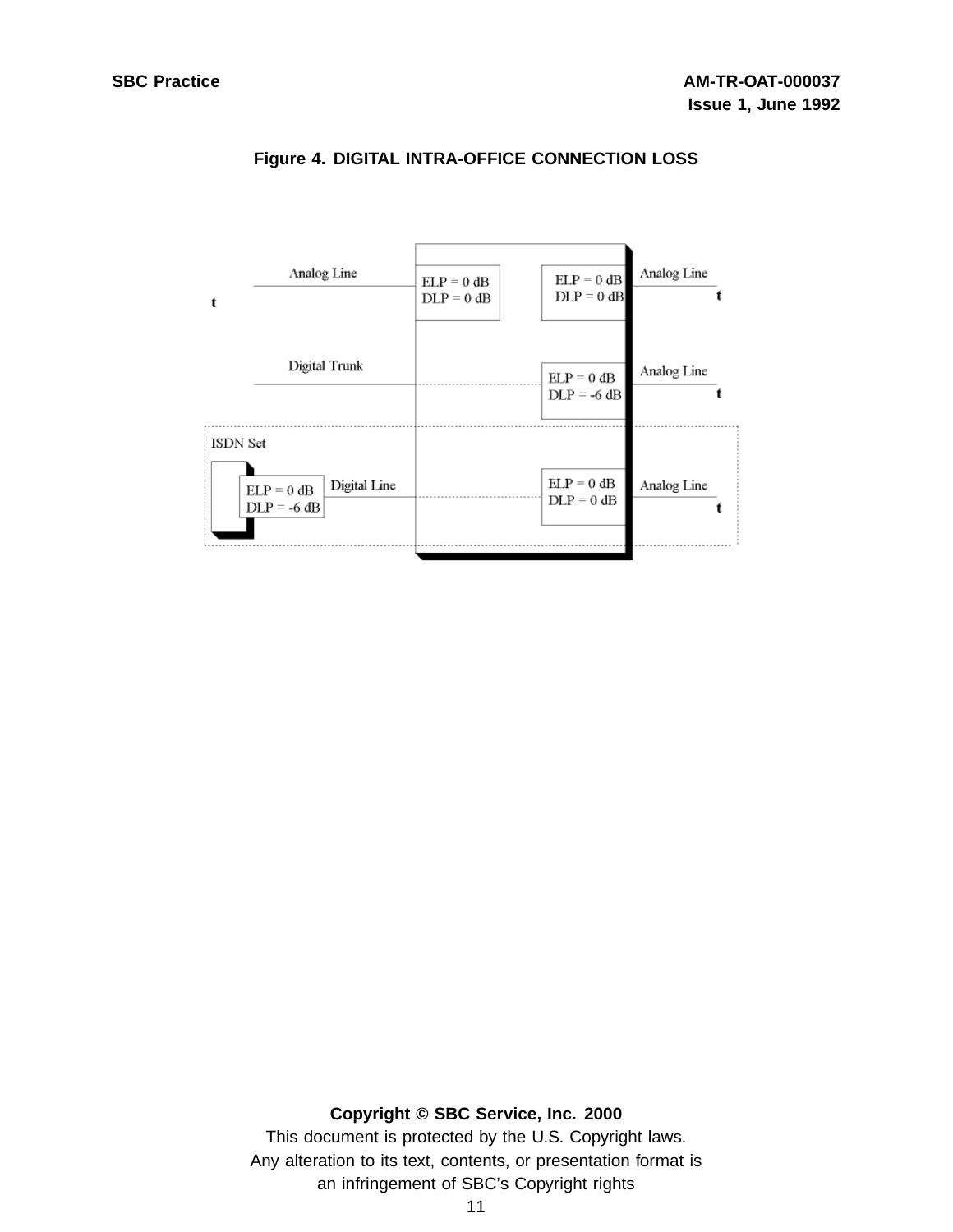#### **Figure 5. TANDEM CONNECTION TRUNK**



STD Noise Limits

#### **Copyright © SBC Service, Inc. 2000**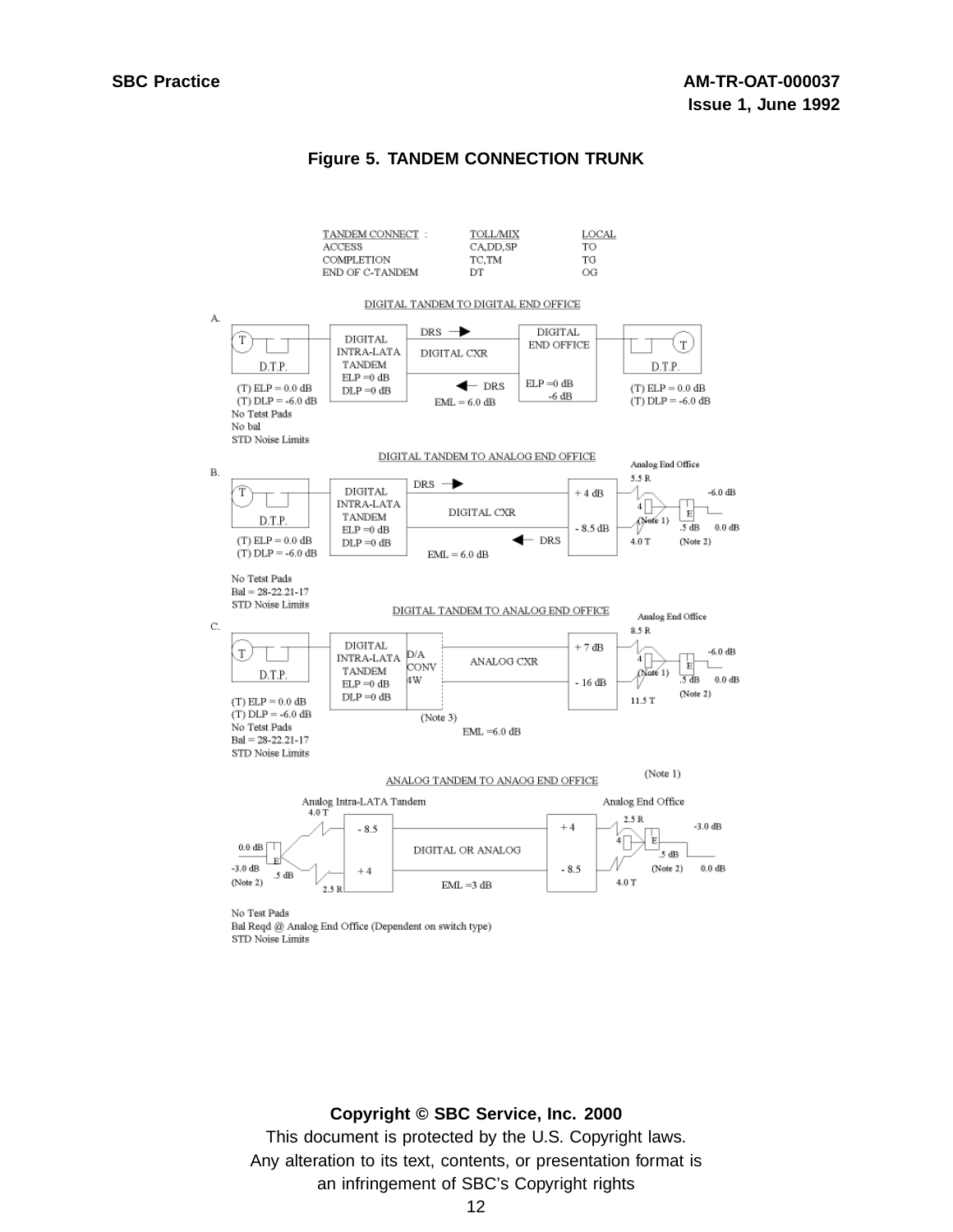#### **Figure 6. INTERTANDEM TRUNKS**

**INTERTANDEM** IT & MT DIGITAL AT/INTRA-LATA TANDEM TO INTRA-LATA TANDEM

ANALOG INTRA-LATA TANDEM



Bal Req'd @ Analog Intra-LATA Tandem (Dependent on switch type) STD Noise Limits





Bal $\text{Reqd} \text{ @}$ Analog Intra-LATA Tandem (Dependent on switch type) STD Noise Limits

DIGITAL AT/INTRA-LATA TANDEM TO DIGITAL INTRA-LATA TANDEM



No Tetst Pads No Bal Req STD Noise Limits

#### **Copyright © SBC Service, Inc. 2000**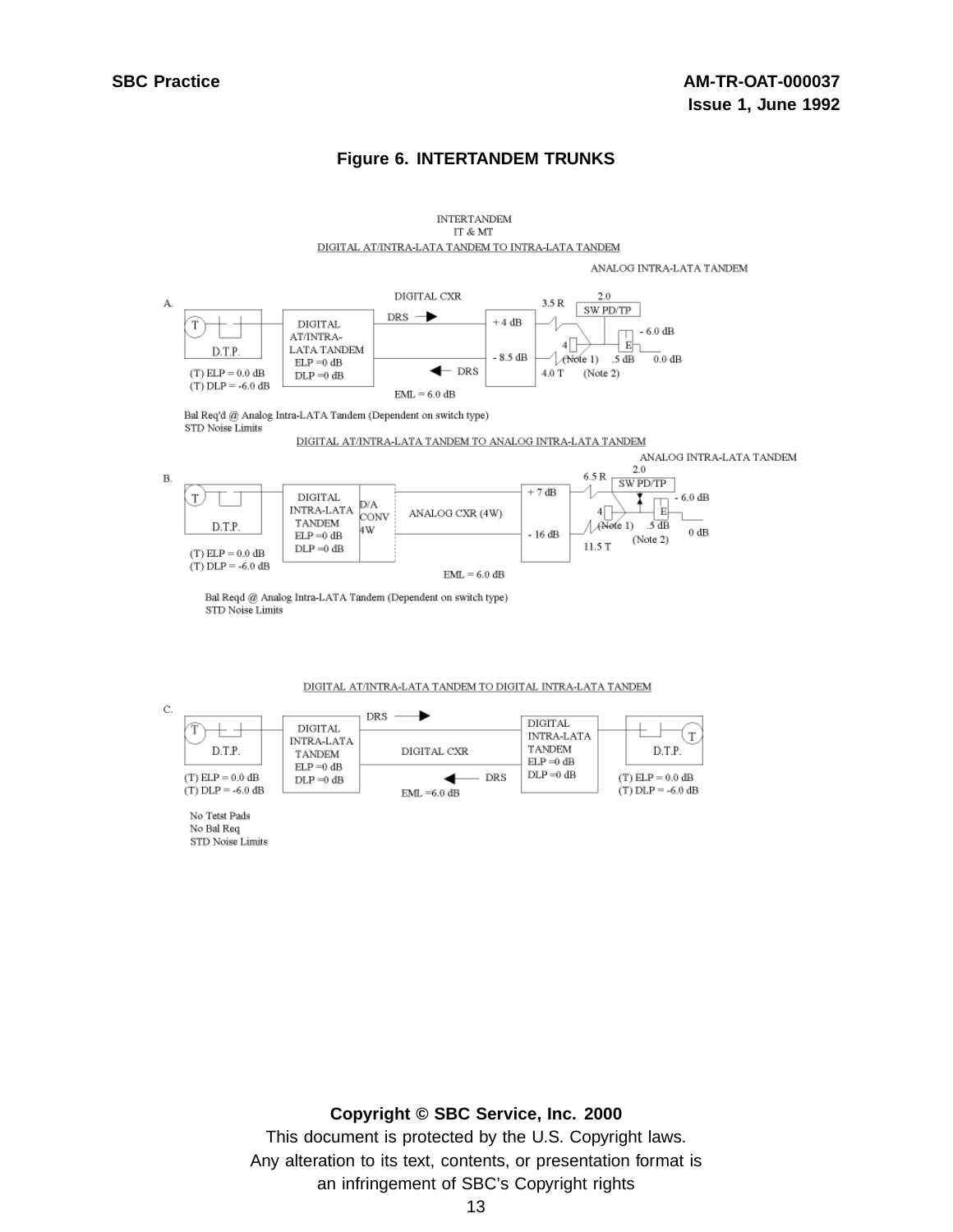#### **Figure 7. INTER-END OFFICE**

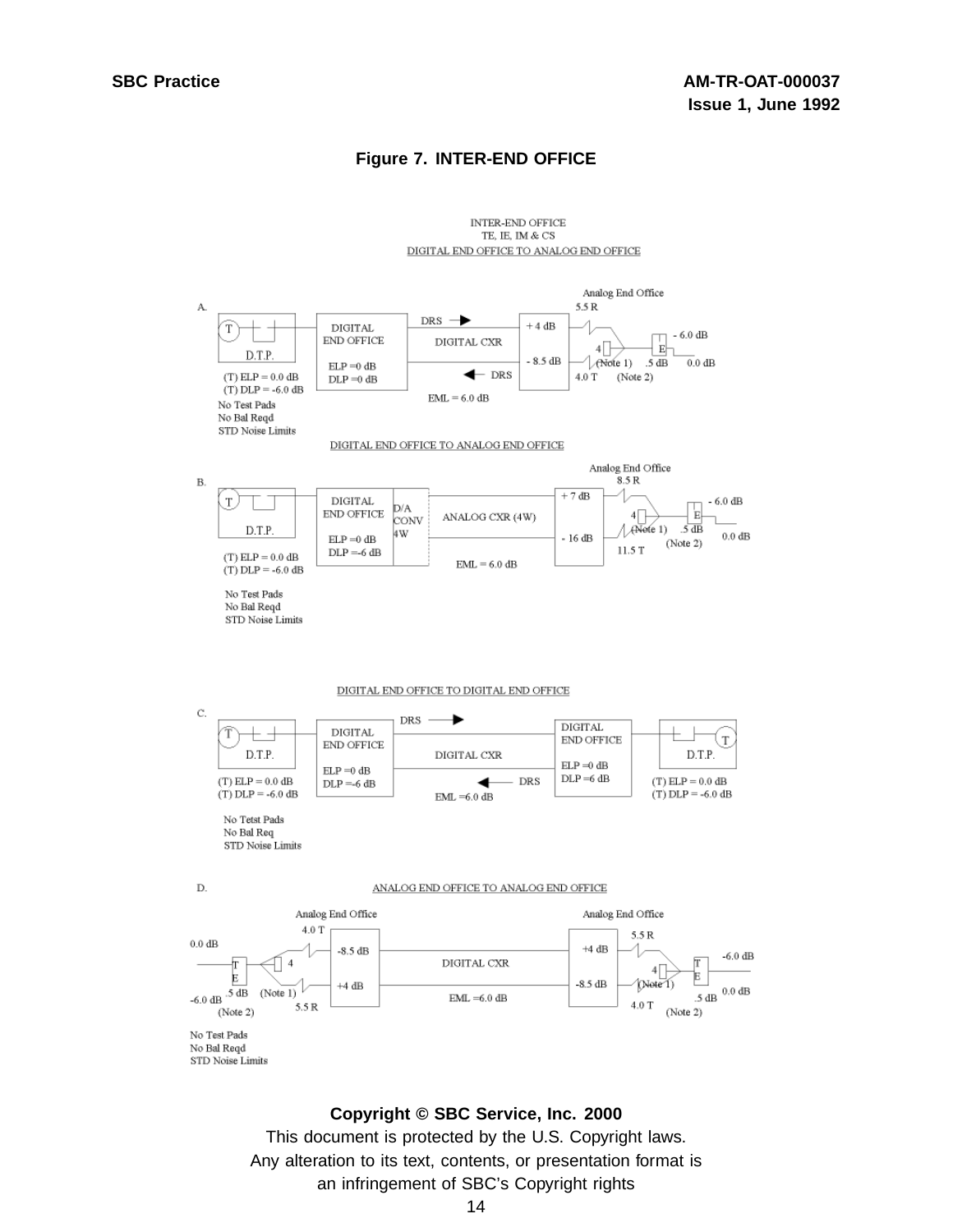#### **Figure 8. DIGITAL ACCESS TANDEM TO POP INTEREXCHANGE CARRIER TRUNKS**

**IC TRUNKS** 



#### DIGITAL ACCESS TANDEM TO DIGITAL IC TANDEM



#### **Copyright © SBC Service, Inc. 2000**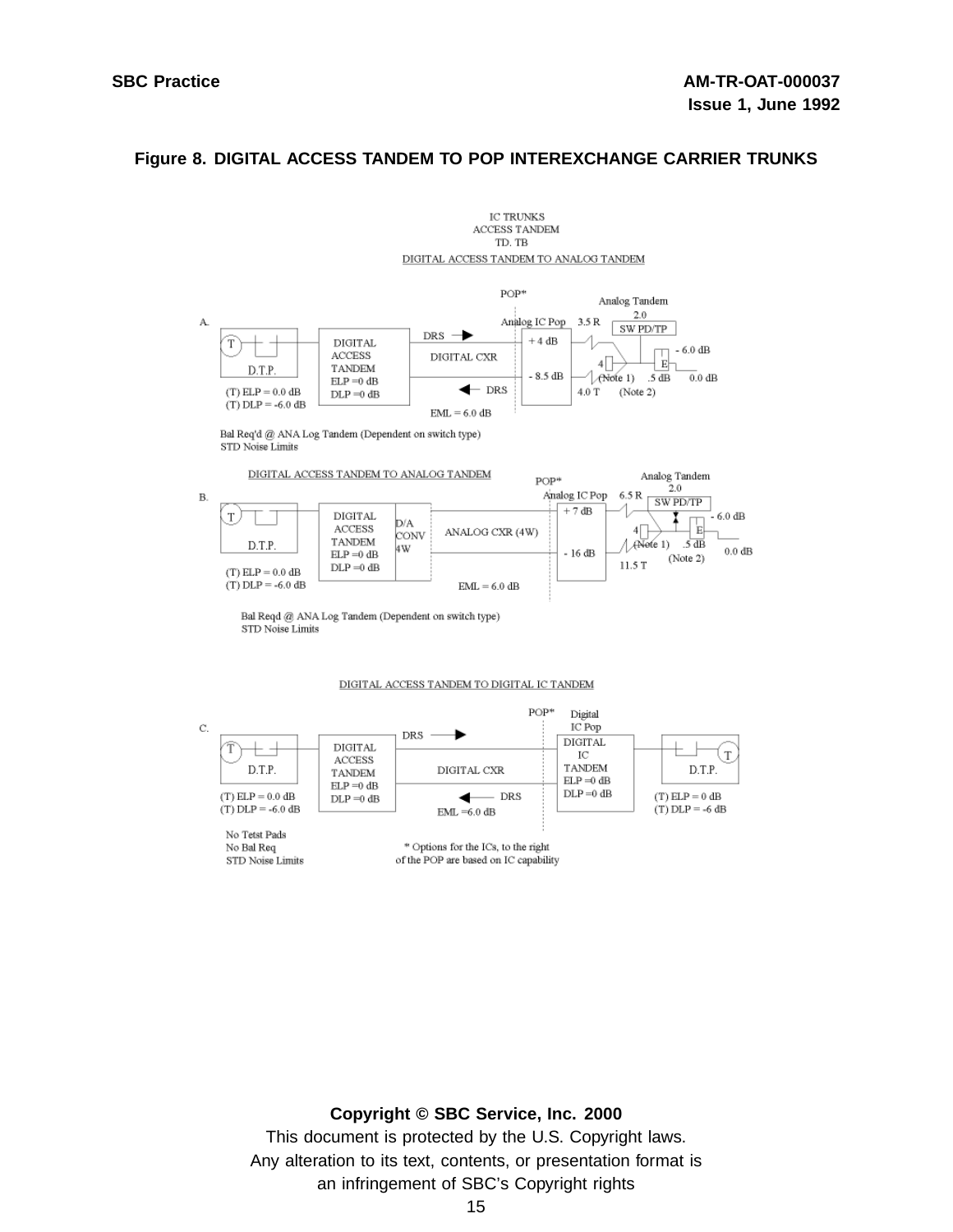#### **Figure 9. END OFFICE TO POP INTER-EXCHANGE CARRIER TRUNKS**



#### **Figure 10. ANALOG END OFFICE TO DIGITAL REMOTE**

ANALOG END OFFICE TO DIGITOFFICE COLOCATED SWITCHES (NXX Code Sharing)

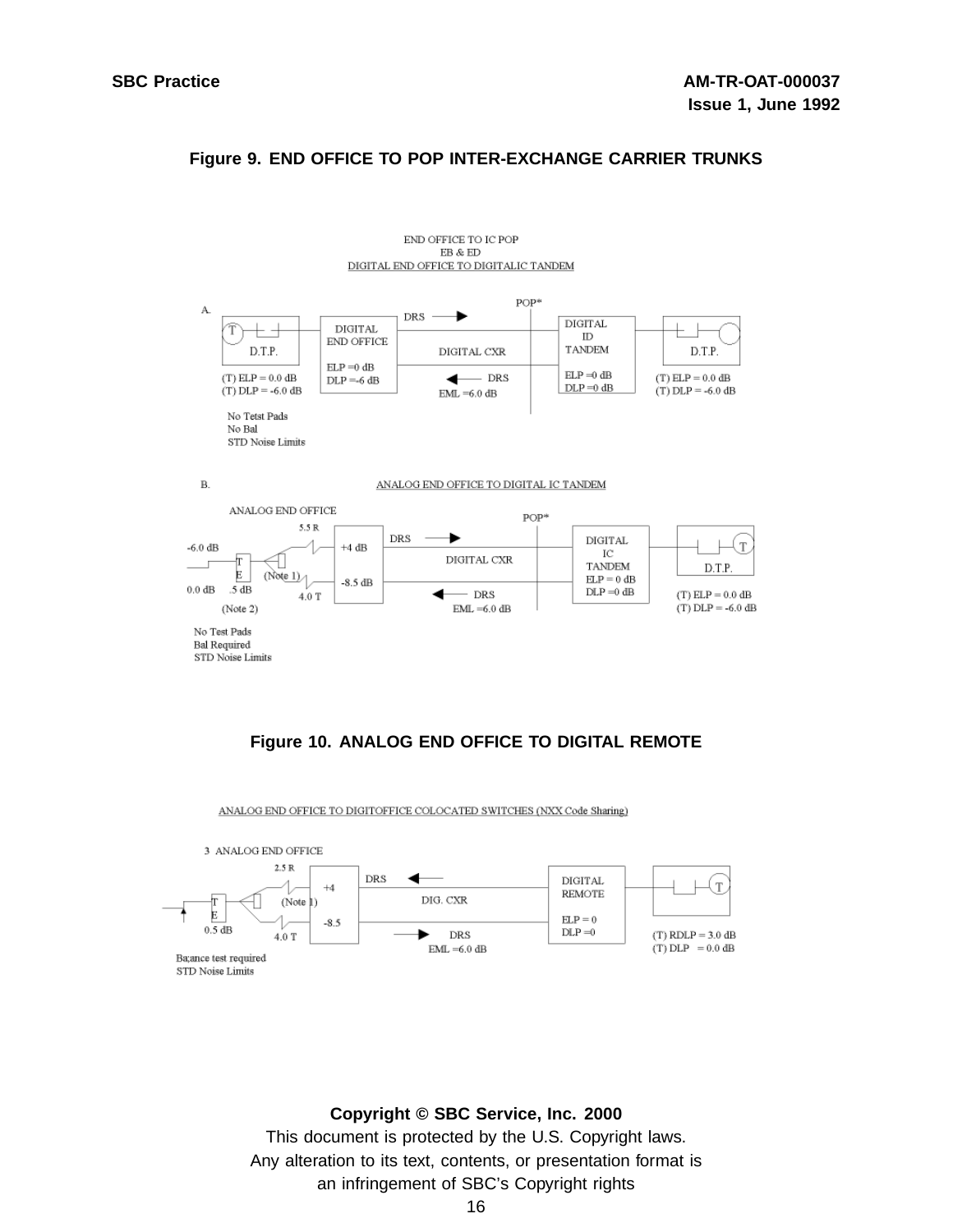#### **Figure 11. TRUNK SCHEMATICS LEGEND**

#### **LEGEND**

Note 1:



The 4 denotes 4 dB of Hybrid loss \* Adjustable Pad values

#### Note 2:



Trunk Equipment

Note 3:



Digital to Analog Converter, 4 Wire

#### Note 4:



Digital Test Position

#### **ABBREVIATIONS**

| AT       | Access Tandem                       | EML            | <b>Estimated Measured Loss</b>  |
|----------|-------------------------------------|----------------|---------------------------------|
| ELP      | Encode Level Point                  | IС             | Interexchange Carrier           |
| DLP      | Decode Level Point                  | ICL.           | <b>Inserted Connection Loss</b> |
| (T)ELP   | (Test) Encode Level Point           | TLP.           | <b>Test Level Point</b>         |
| (T)DLP   | (Test) Decode Level Point           | <b>TSP/RTA</b> | Traffic Service Position        |
| DMW      | Digital Millwatt                    |                | Remote Trunking Arrangement     |
| EO.      | End Office                          | DTP.           | Digital Test Position           |
| ISDN     | Integrated Services Digital Network | DRS            | Digital Reference Signal        |
| CXR      | Carrier                             | POP            | Point of Presence               |
| SN PD/TP | Switch Pad Test Pad                 | DLC            | Digital Loop Carrier            |
|          |                                     |                |                                 |

#### **Copyright © SBC Service, Inc. 2000**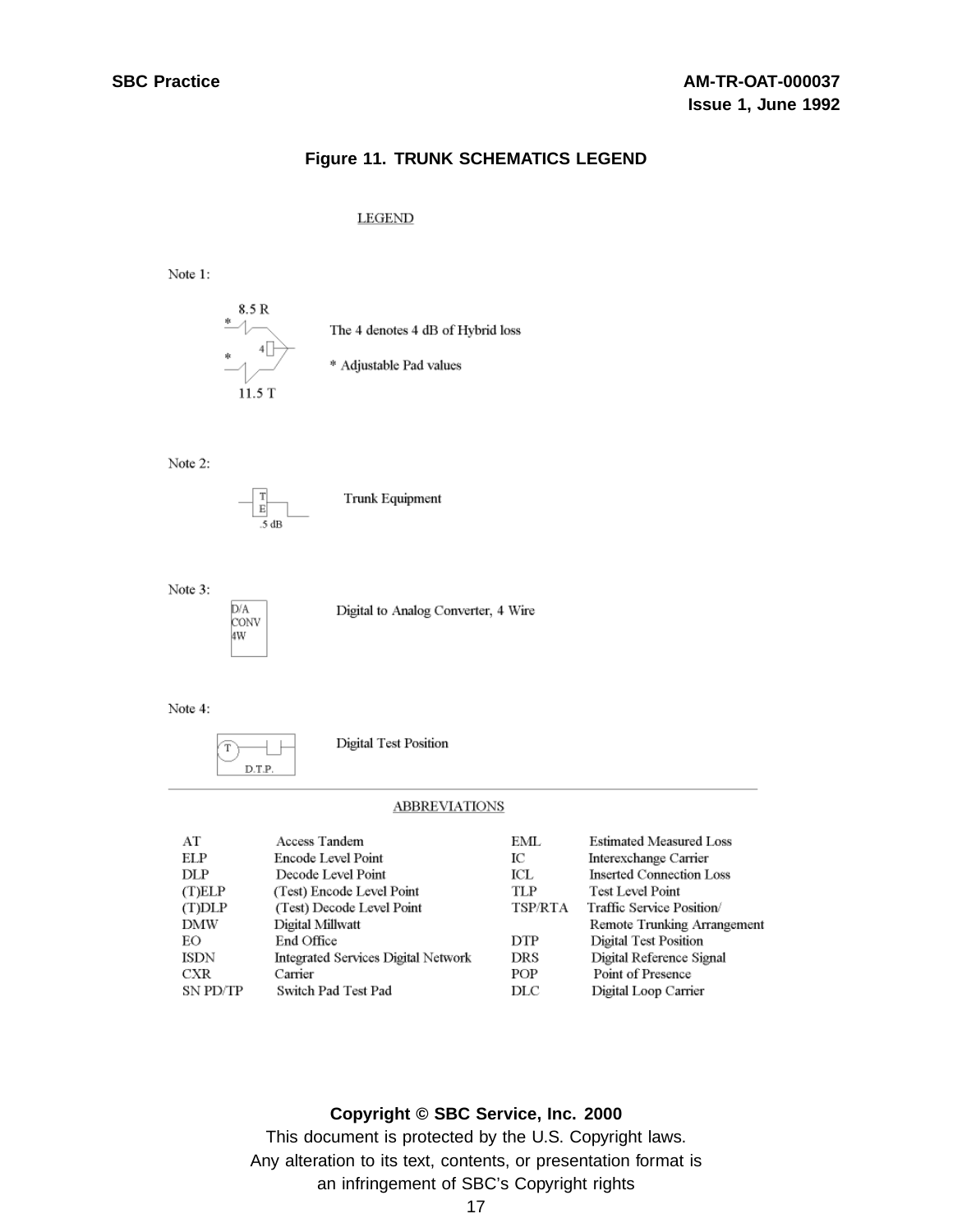**4. GLOSSARY**

**A/D**Analog-to-Digital

**AT**Access Tandem

**BER**Bit Error Ratio

**BSRF**Basic System Reference Frequency

**CAROT**Centralized Automatic Reporting on Trunks

**CCITT**International Telegraph and Telephone Consultative Committee

**CCSAC**Common Channel Signaling Access Capability

**CCS/SS7**Common Channel Signaling/System 7

**CODEC**Coder/Decoder

**CRC**Cyclic Redundancy Check

**dBmC**decibels above referenced noise with C-message weighting

**D/A**Digital-to-Analog

**DCS**Digital Cross-connect System

**DDD**Direct Distance Dialing

**DI**Digital Interface

**DLC**Digital Loop Carrier

**DLP**Decode Level Point

**DLU**Digital Line Unit

**DRS**Digital Reference Signal

**DTMF**Dual Tone Multifrequency

**DTU**Digital Trunk Unit

**EIA**Electronics Industries Association

#### **Copyright © SBC Service, Inc. 2000**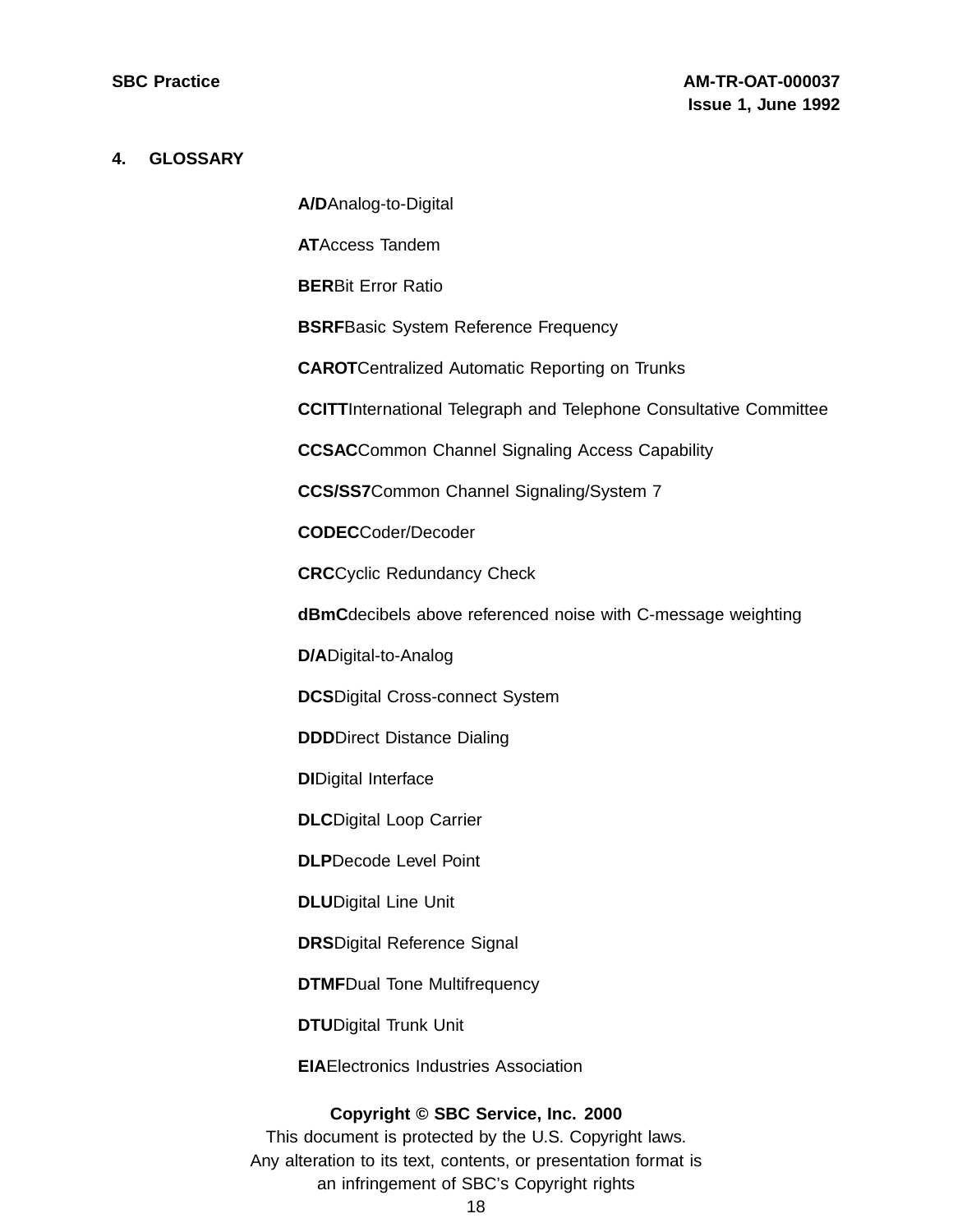**ELP**Encode Level Point

**EO**End Office

**ERL**Echo Return Loss

**ESF**Extended Super Frame

**HCDS**High Capacity Digital Service

**IC**Interexchange Carrier

**IDLC**Integrated Digital Loop Center

**IOF**Interoffice Facilities

**ISDN**Integrated Services Digital Network

**kb/s**Kilobytes per second

**LATA**Local Access Transport Area

**LI**Line Interface

**LIU**Line Interface Unit

**LSO**Local Switching Office

**LSSGR**LATA Switching Systems Generic Requirements

**LTOS**Line Trunks and Off-Premises Stations

**ms**milliseconds

**MF**Multifrequency

**MOS**Mean Opinion Score

**NE**Network Element

**MPWE**Net Present Worth of Expenditures

**OS**Operations Systems

**OSHA**Operational Safety and Health Administration

#### **Copyright © SBC Service, Inc. 2000**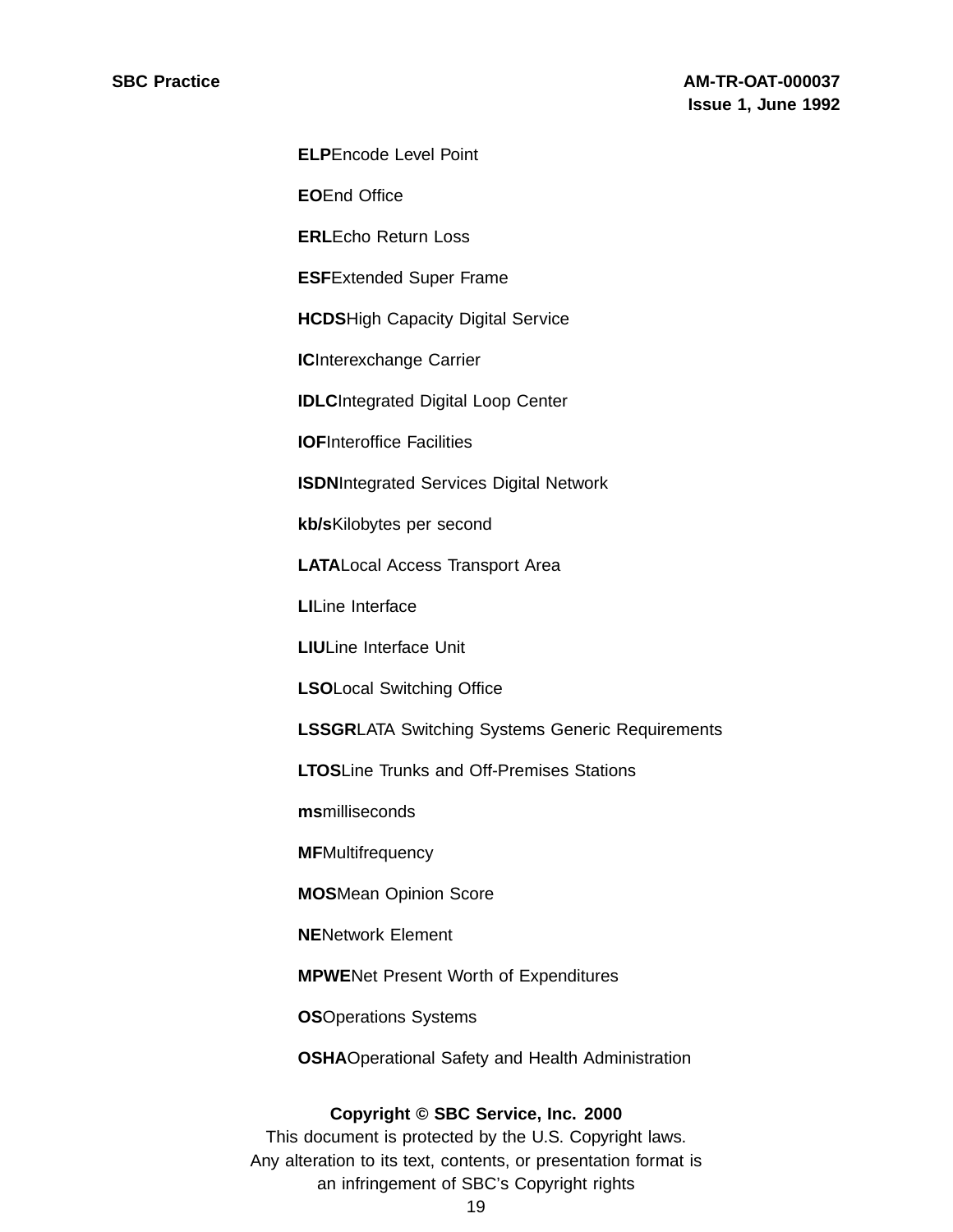#### **OSSGR**Operator Services Systems Generic Requirements

**PA**Primary Access

**PBX**Private Branch Exchange

**PCM**Pulse Code Modulation

**PC-STATOC**Personal Computer version of Service and Technology Analysis using Task Oriented Costing

**PMO**Present Method of Operation

**POT**Point-of-Termination

**POTS**Plain Old Telephone Service

**PRS**Primary Reference Source

**PSDS**Public Switched Digital Access

**PSN**Public Switched Network

**RDL**Remote Digital Line

**RDSN**Remote Digital Switched Network

**ROLR**Receive Objective Loudness Rating

**RSM**Remote Switching Module

**RSU**Remote Switching Unit

**RT**Remote Terminal

**SCCS**Switching Control Center System

**SES**Severely Errored Seconds

**SMETDS**Standard Message Trunk Design System

**SSC**Special Service Center

**SSF**Special Service Forecast

#### **Copyright © SBC Service, Inc. 2000**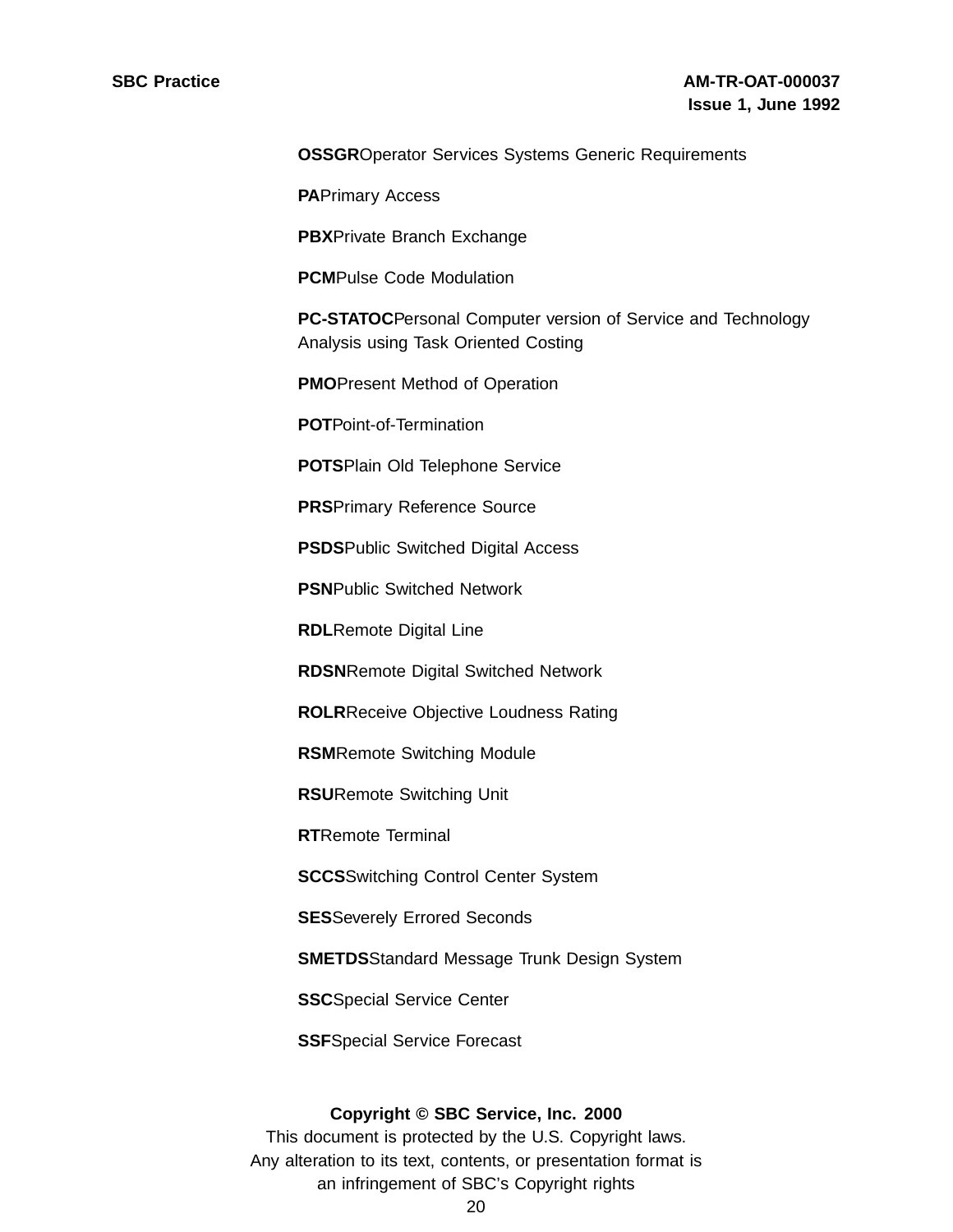**STP**Signal Transfer Point

**SXS**Step by Step

**TCT**Toll/Tandem Connecting Trunk

**TIU**Trunk Interface Unit

**TLP**Transmission Level Point

**TOLR**Transmit Objective Loudness Rating

**TPMS**Transmission Performance Monitoring System

**TP0**0-dB Test Pad

**TP2**2-dB Test Pad

**TP3**3-dB Test Pad

**TSI**Time Slot Interchange

**TTRK**Tie Trunk

**UDLC**Universal Digital Loop Carrier

**VNL**Via Net Loss

**5XB**No. 5 Crossbar

#### **REFERENCES**

- 1. Region Digital Switched Network, Special Report SR-NPL-000833, Bell Communications Research, December 1988.
- 2. Transmission Parameter Limits and Interface Combinations, Technical Reference TR-NPL-000334, Bell Communications Research, Issue 1, June 1986.
- 3. Notes on the BOC IntraLATA Networks, Technical Reference TR-NPL-000275, Bell Communications Research, Issue 1, April 1986.
- 4. RDSN Transmission Maintenance Plan, Special Report SR-NPL-000870, Bell Communications Research, December 1987.
- 5. Switched exchange Access Standard, T1.506-1898.

#### **Copyright © SBC Service, Inc. 2000**